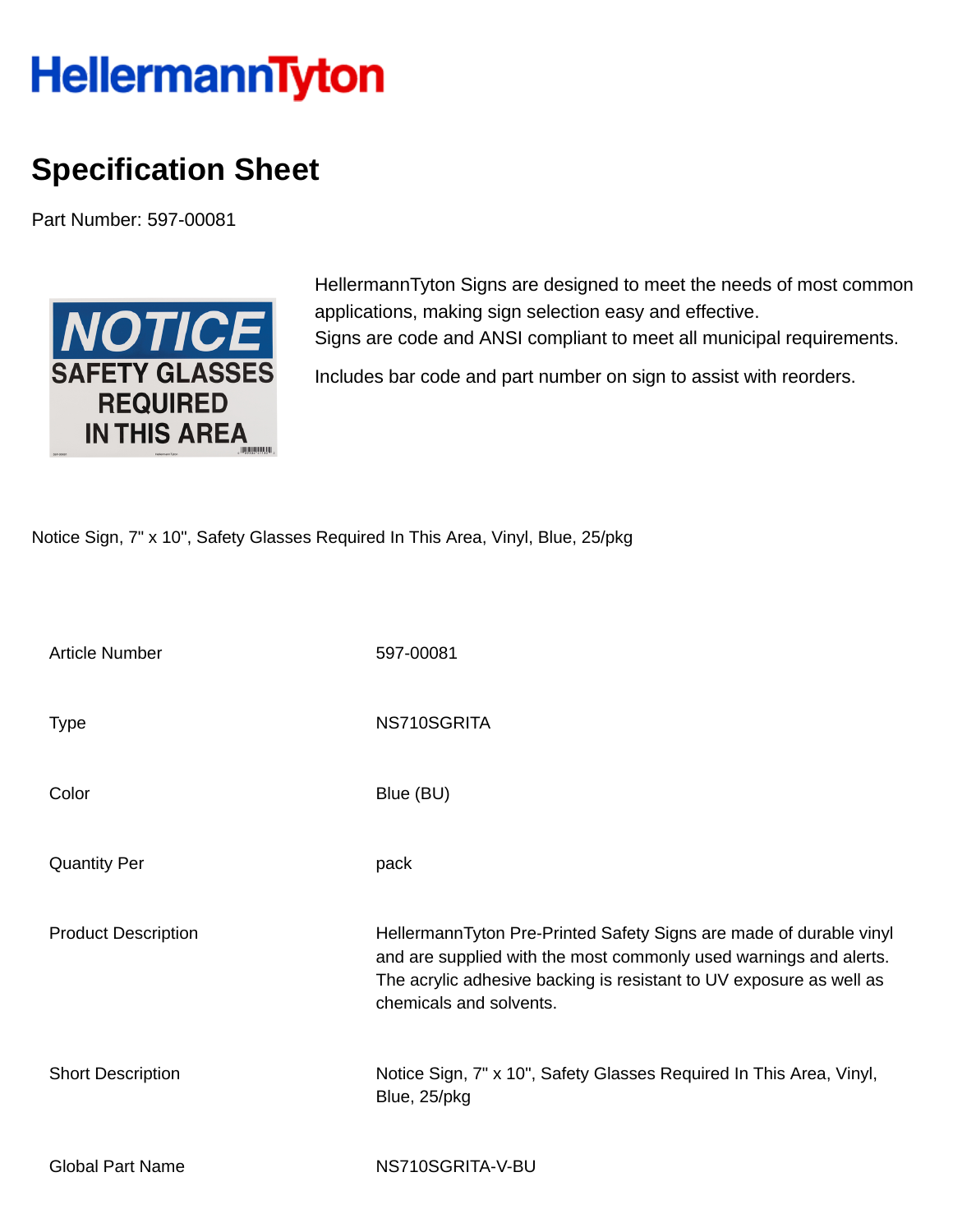| Length L (Imperial)      | 10.0      |
|--------------------------|-----------|
| Length L (Metric)        | 254.0     |
| Width W (Imperial)       | 10        |
| Width W (Metric)         | 254       |
| Thickness T (Imperial)   | 4         |
| Thickness T (Metric)     | .10       |
| Height H (Imperial)      | 7.0       |
| Height H (Metric)        | 177.80    |
|                          |           |
|                          |           |
| Material                 | Vinyl (V) |
| <b>Material Shortcut</b> | V         |
| Adhesive                 | Acrylic   |
| <b>Halogen Free</b>      | No        |
| UV Resistant (Yes/No)    | <b>No</b> |